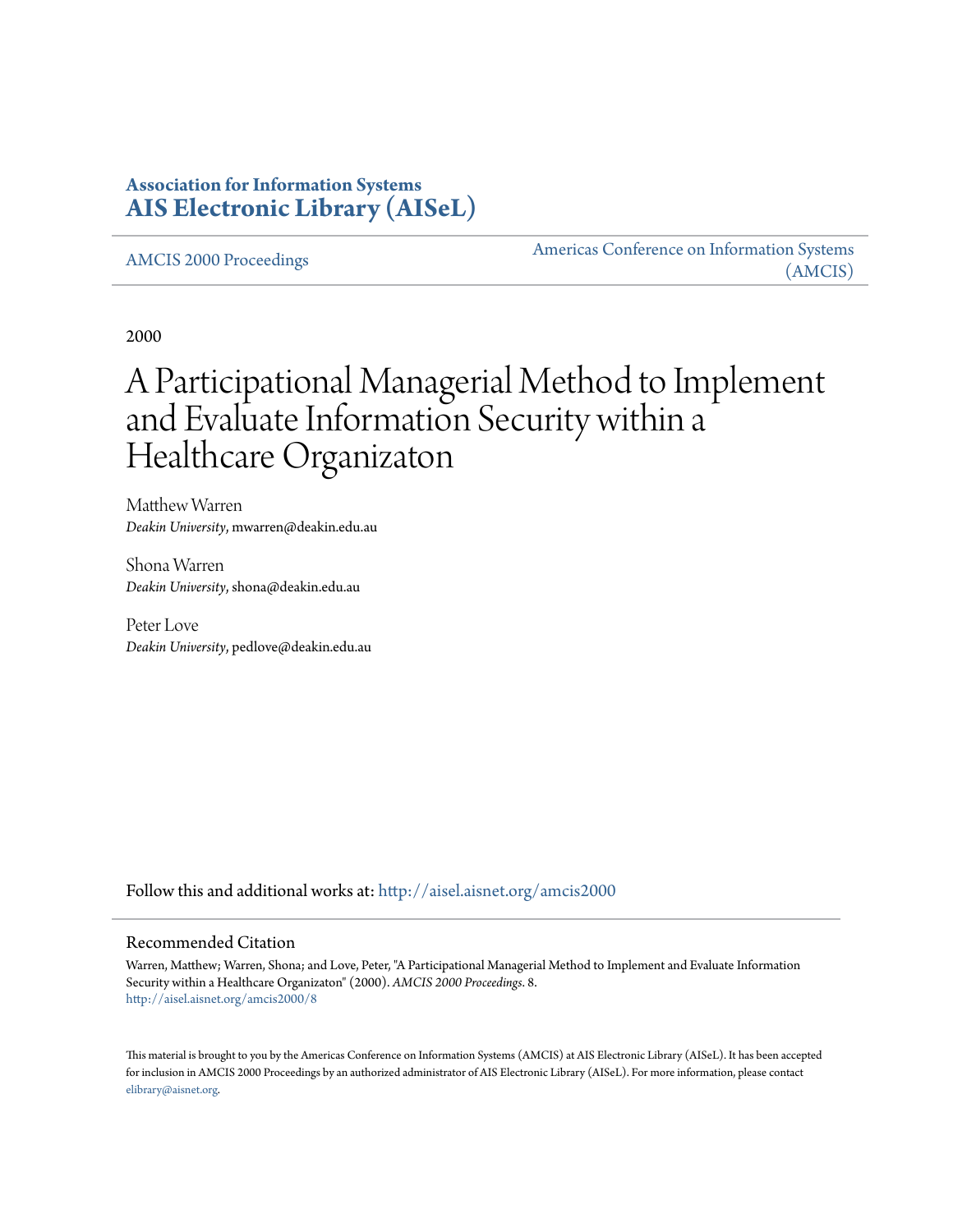# **A Participational Managerial Method to Implement and Evaluate Information Security within an Healthcare Organisation**

Dr Matthew Warren, School of Computing & Mathematics, Deakin University, Geelong, Victoria, Australia, mwarren@deakin.edu.au. Shona Warren, School of Computing & Mathematics, Deakin University, Geelong, Victoria, Australia, shona@deakin.edu.au**.** Peter Love, School of Architecture & Building, Deakin University, Geelong, Victoria, Australia, pedlove@deakin.edu.au**.**

## **Abstract**

The use of participational approaches to system design has been debated for a number of years. In some situations it seems that participational approaches are not a suitable or practical method by which to design an Information System or to analyse a problem. Within this paper we describe a framework in which participation plays an active and effective role and describe a method that was used to effectively design information systems and implement computer security countermeasures.

## **Introduction**

There are now many different types of Information Systems in place in the world, from transaction processing systems to decision support systems. All of these have one thing in common the need for appropriate design and analysis of the "problem" before the production of such a system can take place. The development of a new information system can have an overwhelming result on the individuals contained within the organization as well as the organization itself (Zuboff, 1988).

An information system contains many different parts, including people and procedures, information, software and hardware (Flynn, 1998). Different approaches to the analysis tend to focus specifically on one or more of these parts. For example, JSD (Jackson Structured Development) which is orientated toward software rather than organisational need (Avison & Fitzgerald, 1995).

However, it is almost impossible to remove the participation and involvement of users and stake holders from the design of a system, at some point, users will have some degree of input into the system, whether it just be deciding upon the budget or determining the key functionality of a system. There are a number of methodologies used within Information Systems that

specifically encourage users to have a large say in how the impending system is designed and key areas of functionality are implemented. The main example of this approach is ETHICS (Mumford, 1983). It is this participational (also referred to as a socio-technical Approach) approach that focuses upon people and procedures. This socio-technical approach is defined as "one which recognises the interaction of technology and people and produces work systems which are both technically efficient and have social characteristics which lead to high job satisfaction" (Mumford, 1983a).

For those supporters of "user participation" in the design of systems, its forms an essential part of the design, analysis and eventual implementation of a system. Previous research (McKeen, 1994), which looked at the relationship between user participation and user satisfaction, found that the correlation between these two variables could be affected by other factors, such as the complexity of the task. Mckeen et al also noted that their study could not say that user participation was unproductive, unnecessary or dysfunctional when used in the design of a system.

But other studies have identified advantages in using a participational approach. Adams (1984) found that:

- staff have ideas which can be useful:
- effective upwards communications are essential to effective decision making at the top;
- staff may better accept decisions if they participate in them;
- staff may work harder if they share in decisions that affect them;
- workers participation develops a more cooperative attitude amongst workers and management;
- staff participation may act as a spur to managerial efficiency.

This paper introduces the SIM-ETHICS framework, which was used as part of a European Union IT security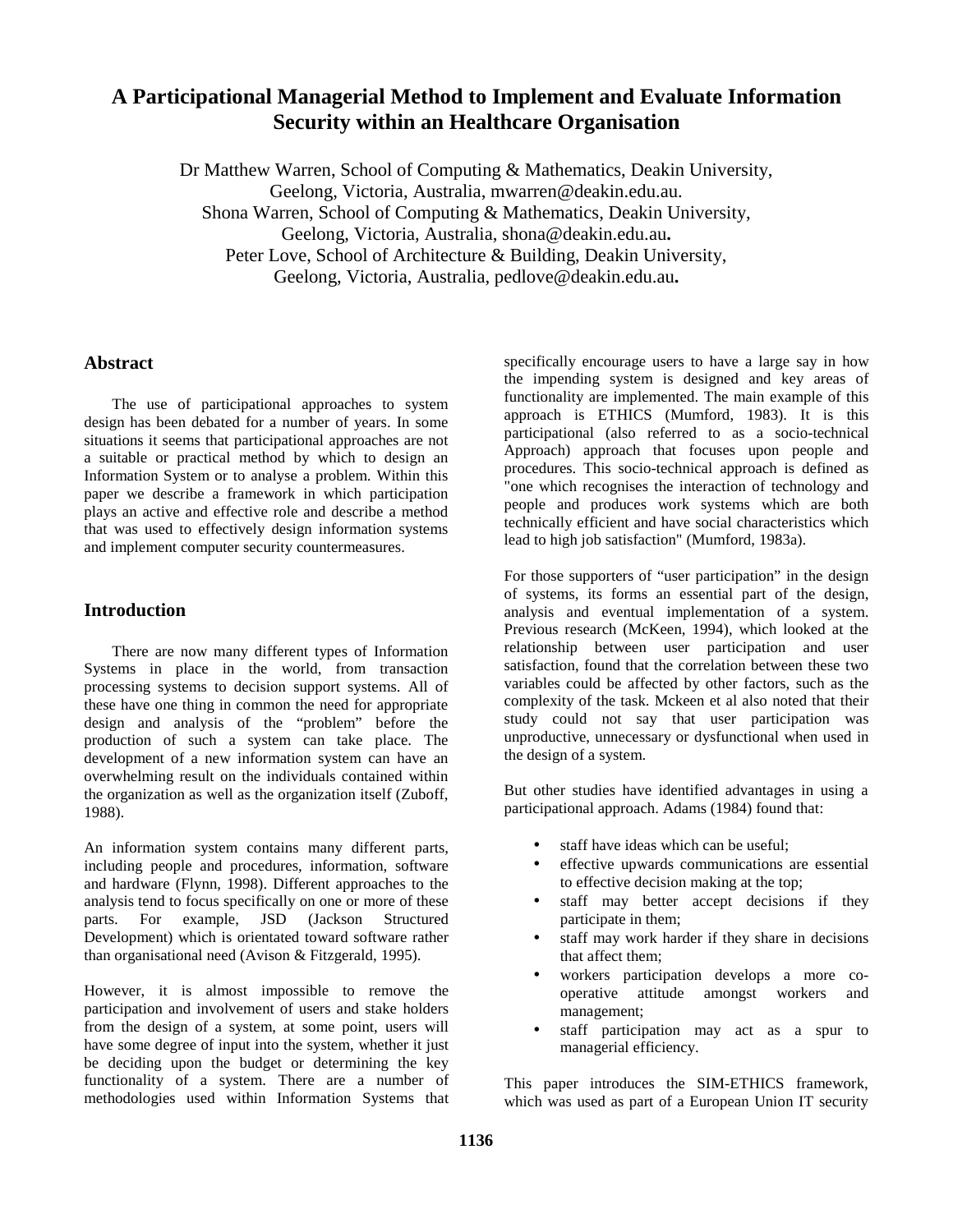research project within a healthcare environment. This is one example where the incorporation of user participation was particularly effective for the development of information system and implementation of security mechanisms.

## **The SIM-ETHICS Approach**

To try and overcome the problems of implementing security a new management methodology was developed called SIM-ETHICS (SIM stands for **S**ecurity **I**mplementation **M**ethod and ETHICS stands for **E**ffective **T**echnical and **H**uman **I**mplementation of **C**omputer based **S**ystem) (Warren et al., 1995). The work on ETHICS was undertaken by Prof. Enid Mumford of the Manchester Business School, UK (Mumford, 1995).

The philosophy behind SIM-ETHICS is that computer security is not only a technical problem but also an organisational issue and hence a socio-technical approach. This organisational issue is concerned with the effect that the process of change could have upon the organisation as a whole. The new features of SIM-ETHICS as compared with ETHICS is the development of an evaluation criteria (explained later in the paper), a more detailed focus on technology and related impacts and a more effective manner of using user committees to develop user collective viewpoints.

Other considerations relate to availability and reliability of the systems once they have been introduced. The introduction of new technology into an organisation can also be thought of as a human issue, relating to (Mumford, 1995):

• User requirements

New technology directly affects users. There is little evidence that managers have recognised the need of using IT (including security) to change the way they do business. User requirements should be incorporated fully into the system design from the start so that the system that is designed actually complies with user requirements.

• User job satisfaction

The way in which security operates usually has a direct effect upon the user and the way they use the system. If the user is unsatisfied with the system they will become less motivated and users will take longer to carry out tasks, or might not even use the system at all.

The introduction of new technology including security is a method by which organisations can gain a competitive edge by increasing their efficiency. The main organisational issues are (Mumford, 1993):

## • Technical Impact

The introduction of new technology often has a technical impact within the organisation. Computer systems should be phased in gradually in order to smooth out compatibility problems that could arise.

## • Training

The introduction of new computer systems will require the training of users in order to use it effectively. Training considerations would relate to the level of training required, the number of staff requiring training and the amount of time lost by staff because of training. A particular consideration would be making users aware of the limitations and advantages of new security features.

• Costs

An important organisational issue is the one of cost. Any new technology introduced will be more expensive then existing available technology. User costs also have to be considered, such as the cost of training.

• Culture

The introduction of new types of technology could have a direct or indirect impact upon the culture of the organisation, i.e. new technology may be seen as a status symbol, as jobs are redesigned around the new technology.

All of these areas are related to the importance of establishing socio-technical systems within organisations. The issues described fall into the context of organisational and user issues. These are important because SIM-ETHICS was designed to implement technical computer security mechanisms into healthcare organisations which directly impact the organisation and staff of that organisation. The weakest link within the socio-techhnical systems described is the issue of cost evaluation. We will explore this problem later on within the paper.

## **The SIM-ETHICS steps**

As stated before the aim of the SIM-ETHICS method is to develop a method that can be used to implement security countermeasures into an organisation and evaluate the impact it could cause. The following are the steps used in the SIM-ETHICS method: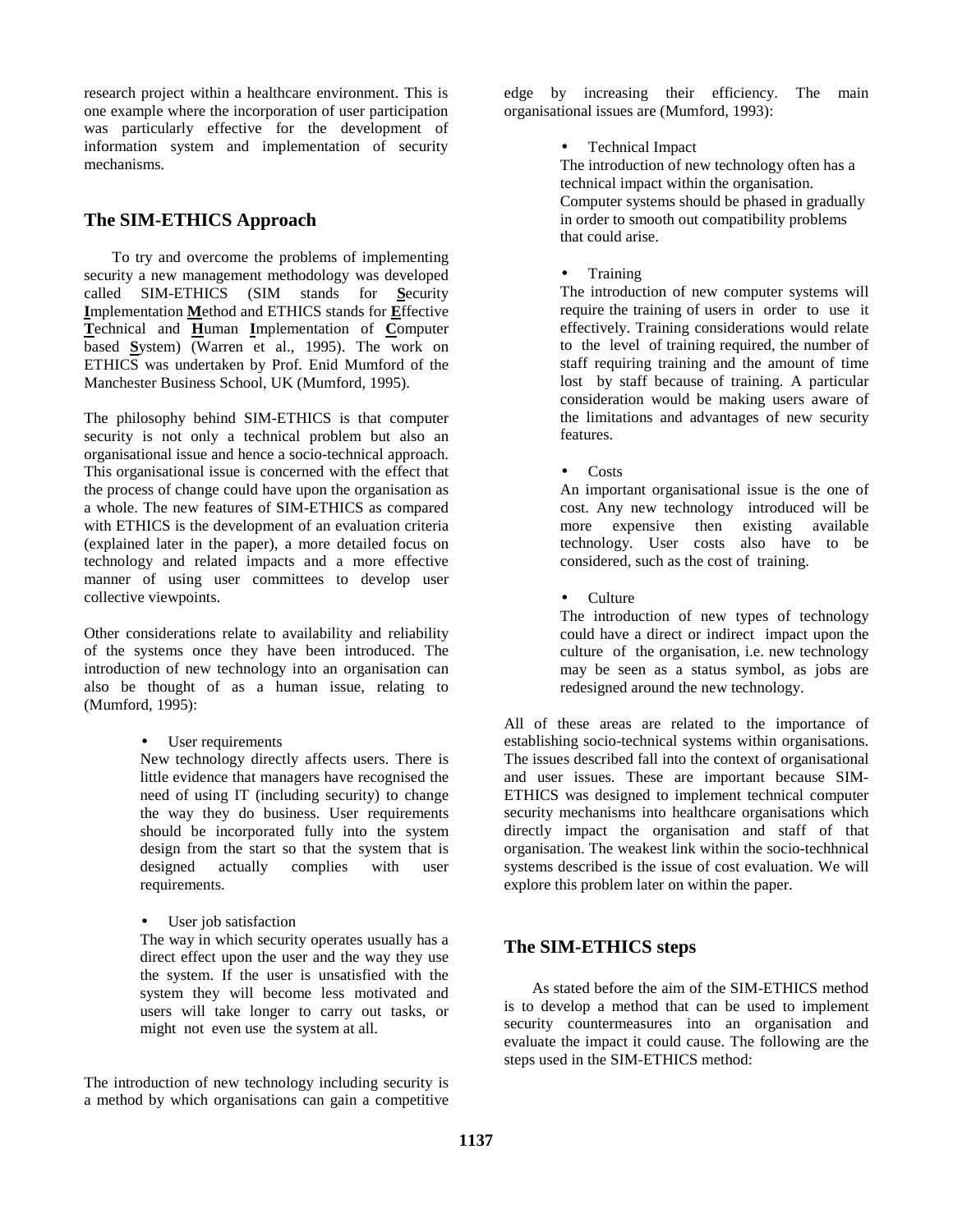#### 1) Initial Committee Consultation

The committee will be made up of a cross section of staff directly involved or affected by the implementation of the new security features. e.g.:

- representatives of staff from the different departments affected by the change;

- representatives of the IT department;

- representatives of the other users who will be using the new security systems.

The SIM-ETHICS method uses the participational approach in order to allow user input into the process of change. There are various levels of participation (Mumford, 1983):

#### Consultative

This is when an existing body, e.g. security committee, is used to implement the change process. This committee would then consult users on the effect that change will have upon them.

#### Representative

This is when a cross selection of users affected by change, are brought together into a design group. This ensures that representatives effected by change have the same powers in the committee as those bringing about change.

#### Consensus

This is when all the staff affected by the change are involved in the design process. Representatives of the staff affected are elected to form the design committee.

The committee will decide initially what should be considered the major impacts, e.g.:

- the impacts of introducing security systems;
- training of users;
- cost of new equipment;

- compatibility with existing clinical and administrative computer systems.

Areas of consideration within the SIM-ETHICS method at this stage are as follows (Mumford, 1993):

#### Job Satisfaction

Job satisfaction is defined as the attainment of a good "fit" between what employees are seeking from their work (their job needs, expectations and aspirations) and what they are required to do in their work; their organisational job requirement.

#### Effectiveness

This is defined as ensuring that tasks already being carried could be carried out in a more effective manner.

#### Efficiency

Efficiency is a set of support services which help individuals to work in a organised way with all the necessary back-up facilities that they require. These will include information, materials, technical aids, specialist knowledge and supervisory help. Employees who do not receive support services, which they regard as essential to their job performance, are likely to become frustrated and dissatisfied.

This stage is important because that is defines the set-up of the committee that will carry out the SIM-ETHICS review.

#### 2) Managerial consultation

The intended security countermeasures are evaluated against the SIM-ETHICS criteria to determine the level of impact its implementation will have. The criteria relates to (Warren, 1999):

#### Ease of Implementation

How easy can new security features be added to a system and/or new security procedures added to an organisation?

#### Training Issues

What are the training requirements needed by the staff to use these new security features?

#### User Impact

What is the impact that security could have upon users, e.g. how does it affect user satisfaction, efficiency or effectiveness?

#### Organisational Impact

What will be the affect that security features could have upon the organisation, e.g. changing of the organisational culture?

#### Human Issues

What is the impact that security has upon a user from the human perspective, e.g. changes of peoples' jobs, creating new management roles?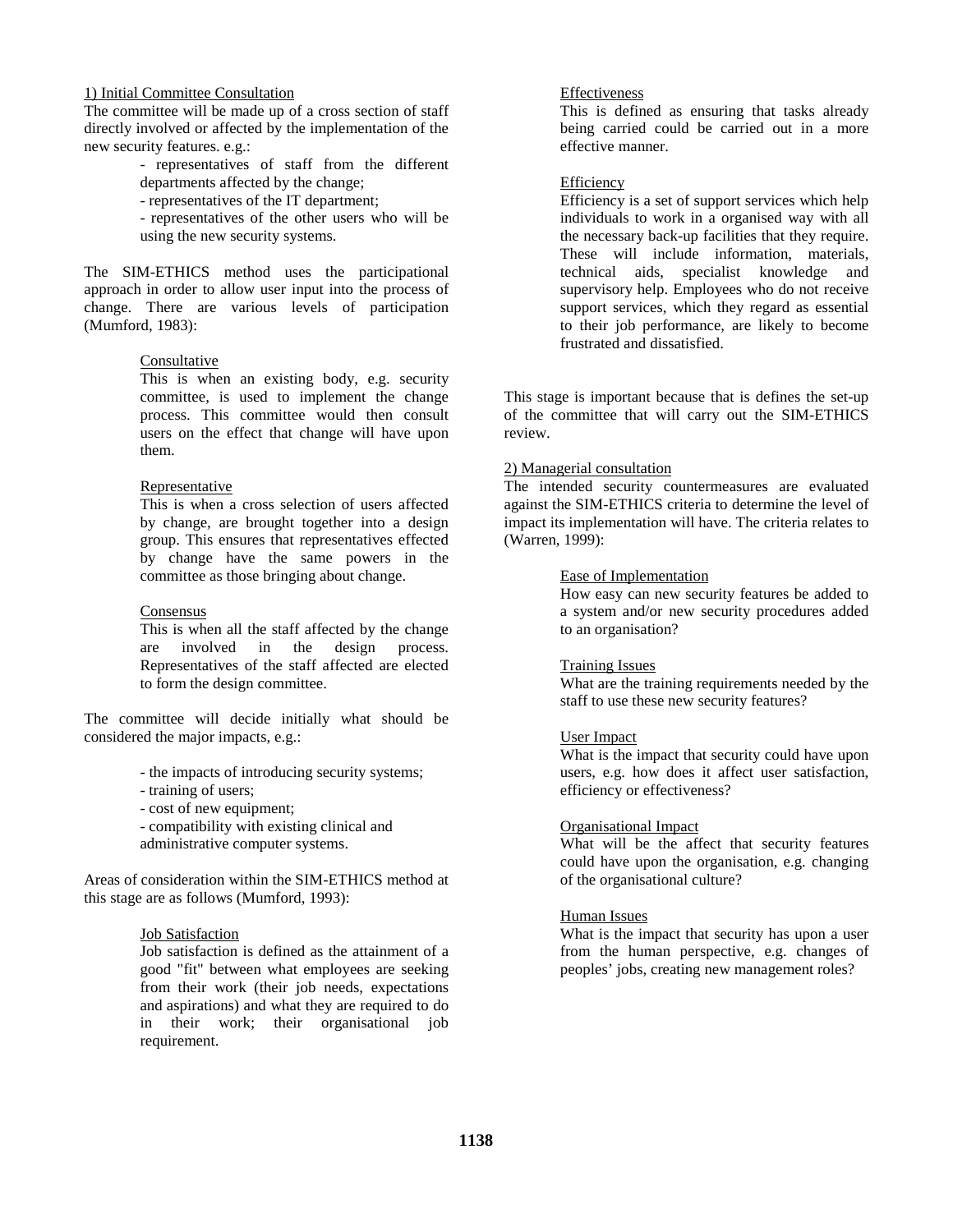A representative of the committee would meet the following people, for example:

- system managers of existing clinical systems;
- specialist IT managers, e.g. network managers;
- managers and staff involved in implementing the new security features.

At these meetings, issues relating to the introduction of the security systems would be discussed (as determined in Stage 1) as well as any other possible problems that managers could foresee.

This stage is concerned with determining the impact that the different security technologies could have upon the organisation by obtaining the views of key individuals within the organisation.

#### 3) Committee Stage

The views of the managers are discussed within the committee. It is now that initial problems are discussed, e.g. problems of introducing new security swipe cards.

The committee decides on how to approach the user consultation stage, such as:

> - what questions to ask; e.g. how do you feel about having to use new security swipe cards. - the type of user to be questioned; e.g. ward clerk. - the number of users to ask; e.g. every ward clerk.

This stage of the process helps to determine what some of the initial problems may be in regards to implementing the security countermeasures. It also helps to define the areas that would have to be looked at in the user consultation stage.

#### 4) Users consultation

A representative of the committee then meets the users to explain the proposed security countermeasures and then ask them a series of pre-set questions. The security countermeasures are then re-evaluated against the SIM-ETHICS criteria to take into account the newly raised user issues. This stage helps to define the user perceptive of implementing security countermeasures.

#### 5) Committee Stage

The views of the users are discussed. If problems are found concerning the system, ways would be discussed on how to overcome the problem, e.g. increase the level of training. A key aspect of the discussion is the evaluation criteria that was used to asses the impact of each of the

security countermeasures, this is expanded later within the paper.

#### 6) Post implementation review

This meeting takes place after the implementation to determine if any unforeseen problems have occurred and if so discuss ways in which to rectify them.

## **The use of SIM-ETHICS**

SIM-ETHICS was used to determine the impact of two new security countermeasures, a new computer information system and also a multimedia information system (Warren, et al, 1995) within a major UK hospital. This major hospital was located in the South of England and was used as part of the European Union SEISMED (Secure Environment for Information Systems in Medicine) project. The hospital was used as a reference centre for the implementation of new security systems. The lessons learned from the implementation would be shared with other partners within the project consortium.

The areas looked at were:

#### *Passwords*

To determine users perception on the need and use of passwords as a form of access control for computer systems.

#### *Physical Access Control Cards*

The use of 'Swipe Cards' to control access of staff and visitors within the hospital. These cards were used to control access after working hours and in sensitive areas, i.e. maternity wards.

#### *Information Message System*

A universal information message display system, the information on the system related to:

- general administration notices;
- general guidelines, i.e. what to do in case of fire?
- clinical practices and protocols;
- clinical guidelines, i.e. nationally produced guidelines.

Some of the information contained on the Information Message System was considered as being sensitive in nature.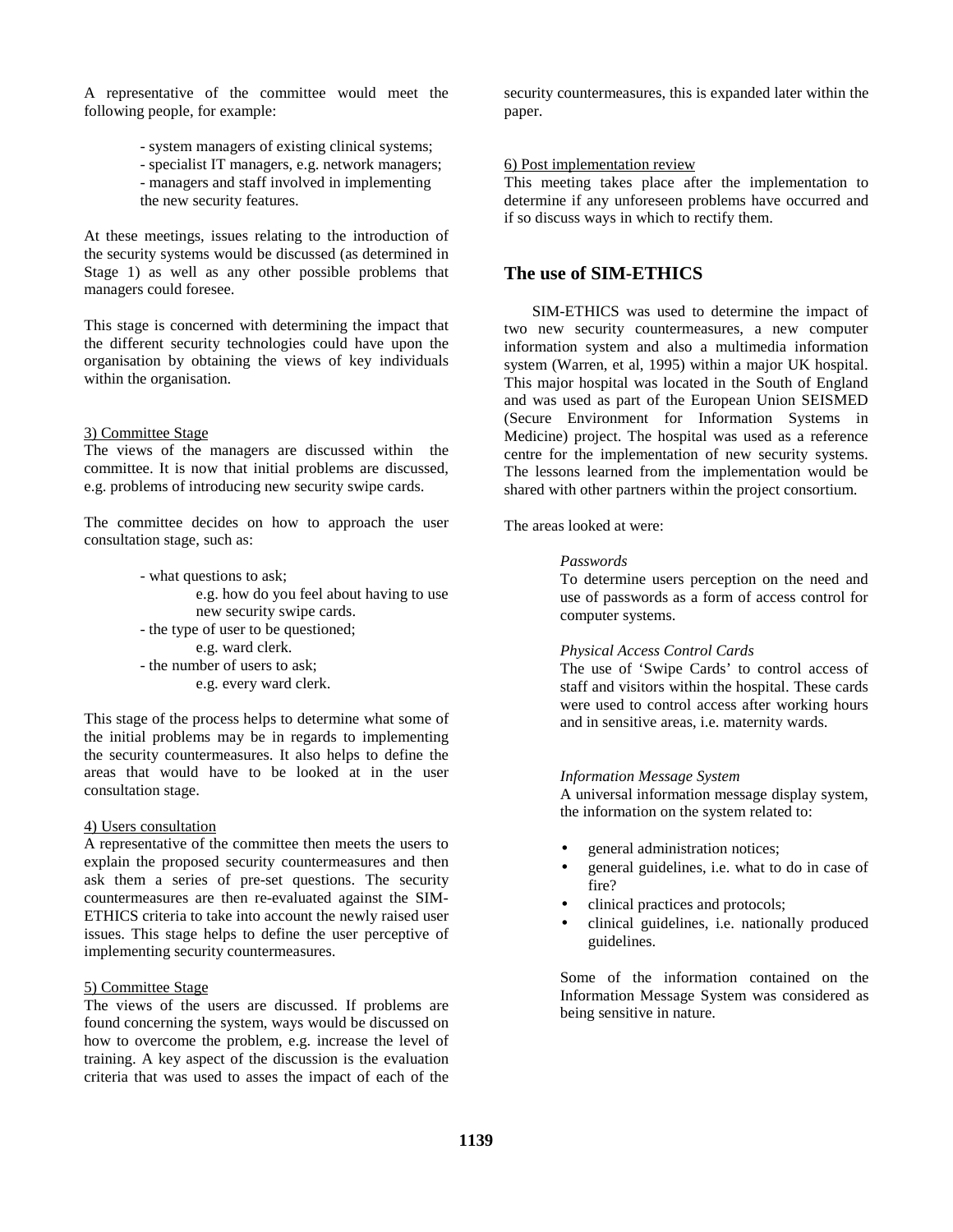#### *Feasibility of Medical Multimedia Information Systems*

The proposed information systems related to the development of multimedia electronic health care records for all patients that are treated within the hospital described above for the treatment of certain cancers (Warren, et al, 1995).

The main lessons learned from the use of SIM-ETHICS were (Warren, 1994):

- the key to success was the sense of involvement by all staff affected by the security countermeasures;
- to explain to users which security countermeasures are being implemented;
- to follow up post interview queries from users.

## **Evaluation of the SIM-ETHICS method**

The use of SIM-ETHICS in this environment appears to have been a success. One of the important features of the method was the evaluation criteria that was used to assess the different technologies and the impacts that they could have upon the organisation. The evaluation criteria focussed on the following areas:

- Ease of Implementation;
- Training Issues;
- User Impact;
- Organisational Impact;
- Human Issues.

An example of the evaluation criteria for the Access Swipe cards was (Warren, 1994):

#### Physical Access Card

| Ease of Implementation       | 3      |
|------------------------------|--------|
| <b>Training Issues</b>       | 4      |
| User Impact                  | 2      |
| <b>Organisational Impact</b> | 2a, 3a |
| Human Issues                 |        |

The above evaluation showed that the implementation of the countermeasure would have a major impact on the organisation. There would be extensive training across the whole of the organisation in order to use the access cards. The security countermeasures could cause some minor impact upon user satisfaction and would have a minor impact on the organisation when implemented. This was partly due to the security culture that already existed within the hospital. The use of the access cards would no individual impact upon staff.

The results of the final evaluation would allow management to make decisions relating to the change management aspect of implementing new information systems.

The biggest weakness of the SIM-ETHICS method is the cost. Due to the factors involved in this participational approach, the final cost cannot be easily determined at the onset of the project. Because the method is based around committees which contain a variety of individuals whom are affected by the system, a consensus approach to problem solving will only allow qualitative information to be discussed rather than a quantitative approach (Warren, 1999). But the use of SIM-ETHICS was a success, because of it use the hospital saved several thousand pounds. They changed their strategy to implementing the passwords and access control systems which resulted in a change in their training strategy – instead of all staff being trained, only certain key staff were trained who then trained the other staff in smaller numbers. There were also major changes made to the information systems to take into account the views of users.

## **Conclusions**

The use of SIM-ETHICS has enabled management to collect the consensus view of users relating to new security systems and has given management the chance to implent solutions to future problems, before they occurred. This method also allows users to raise issues and concerns about implementing new security features. The use of SIM-ETHICS was a success because it allowed users to determine how information systems and security systems could be implemented within their organisations. It also allowed management to cater for problems before they occurred, e.g. developing training strategies for several hundred staff.

The method gives management information about problems that may occur, but it is the role of management to decide how to use this information when making decisions.

The method was originally piloted in the United Kingdom. The next step is to use the method in other countries to ascertain whether culture differences have any effect upon the methodology.

## **References**

Adams, R. Participation Today, The Industrial Participation Association, UK, ISBN 0-9503090-36, 1984.

Avison, D.E. & Fitzgerald, G. Information Systems Development: Methodologies, Techniques and Tools. McGraw-Hill, UK, 1995.